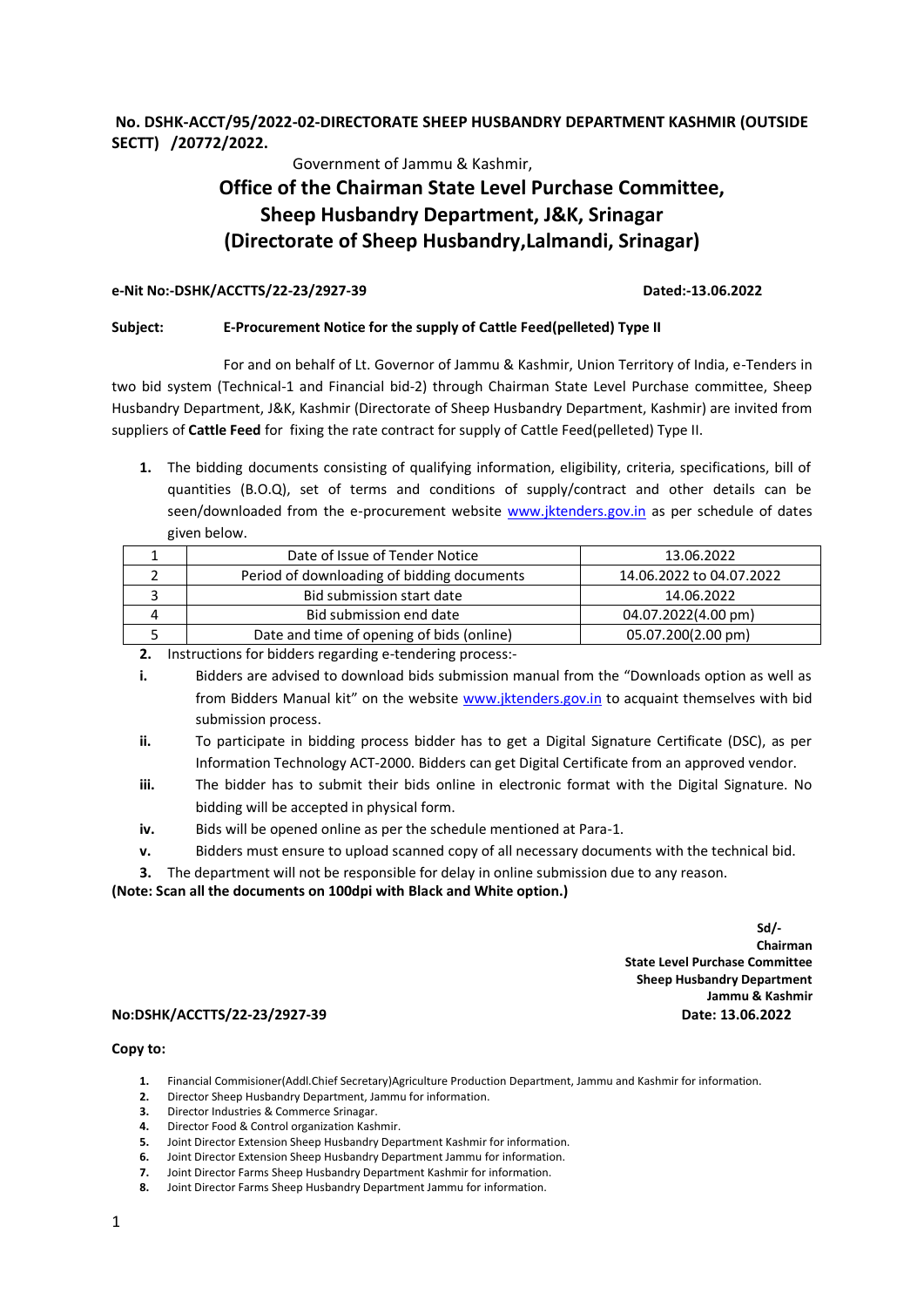- **9.** All the DSHO's J & K for information.
- **10.** Accounts Officer Sheep Husbandry Department Kashmir for information.
- **11.** Accounts Officer Sheep Husbandry Department Jammu for information.
- **12.** In charge website, Sheep Husbandry Department Kashmir, for uploading NIT on website.
- **13.** Joint Director Information Department Kashmir with request to give wide publicity to the NIT in at least two Local/national print & electronic media.

**Sd/**

**Chairman State Level Purchase Committee Sheep Husbandry Department Jammu & Kashmir**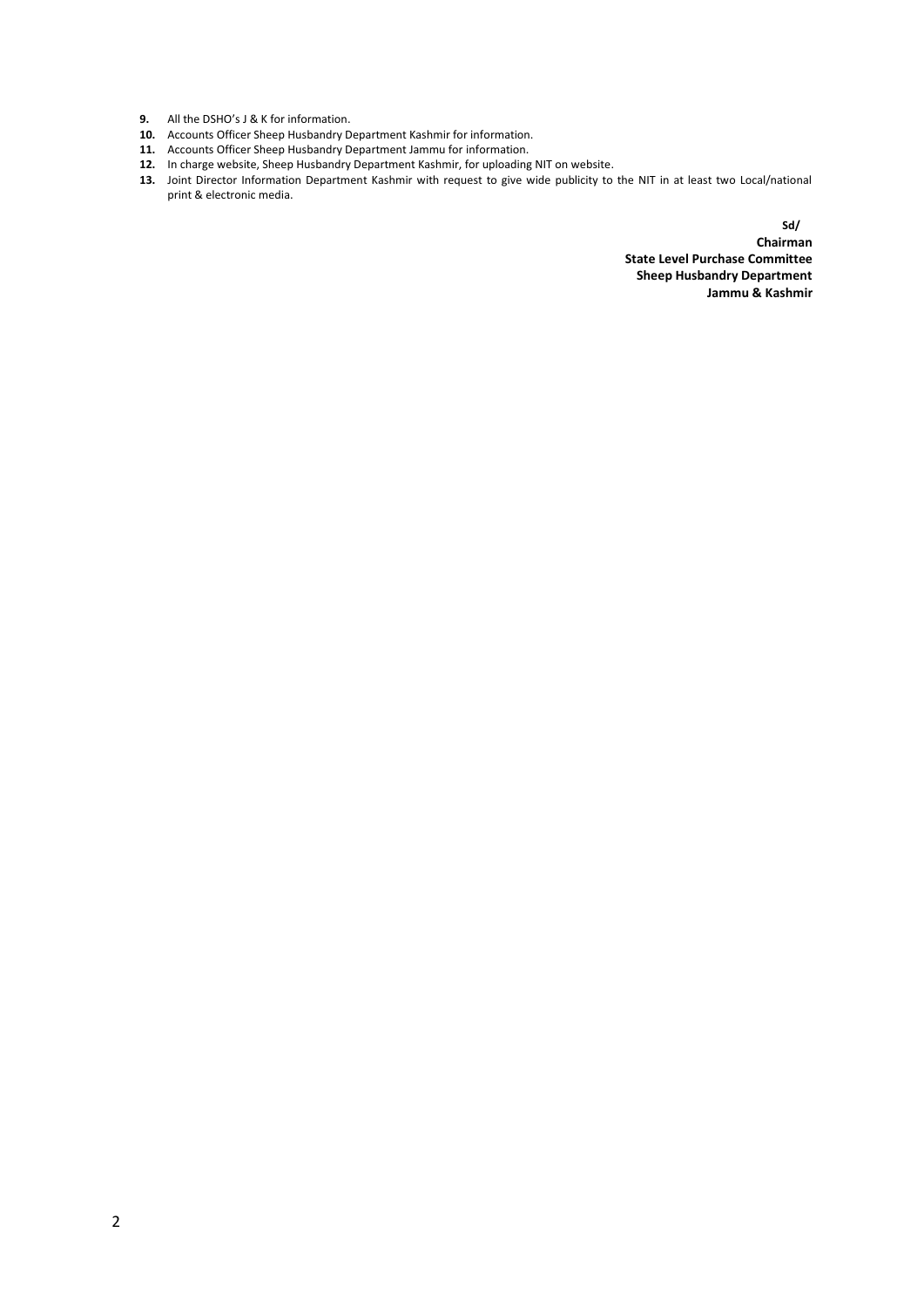# **1. General Instructions/Terms and conditions.**

- 1.1: The Interested bidders may download the tender documents from the website [www.jktenders.gov.in](http://www.jktenders.gov.in/) from 14.06.2022 to 04.07.2022.
- 1.2: Online bids in two parts i.e. technical bid (Part 1) and Financial bid (Part 2) shall be submitted on the website [www.jktenders.gov.in](http://www.jktenders.gov.in/) from 14.06.2022 to 04.07.2022.
- 1.3: Clarifications if any will be entertained from 14.06.2022 to 25.06.2022.
- 1.4: The technical bids uploaded on the website will be opened on 05.07.2022 at 2.00pm in the office chamber of Chairman, State Level Purchase Committee, Sheep Husbandry Department J&K, Kashmir (Director Sheep Husbandry Department, Agriculture Complex, LalMandi Srinagar Kashmir .
- 1.5: The above schedule regarding date and time is tentatively fixed, however, the Chairman SLPC reserves the right to change the date and time of activities in case of any exigency through a notice on e-tendering port[alwww.jktenders.gov.ina](http://www.jktenders.gov.in/)nd on official website of the Directorate of Sheep Husbandry Kashmir.
- 1.6: Tenders received after due date and time shall not be accepted.
- 1.7: Disclosure of rate/discounts special offers in the technical bid may be understood as mal practice and as such the bid shall be rejected.
- 1.8: All the original documents should be produced at the time of scrutiny, if asked for by the technical evaluation committee.
- 1.9: The SLPC reserves the right to accept or reject any tender or any part of the tender before, during or after the tender without assigning any reason thereof.
- 1.10: No conditional tender will be accepted entertained.
- 1.11: The bidder has to submit a tender fee of Rs 2500/= in form of a demand draft(Hard copy) in favor of Member secretary Accounts Officer Sheep Husbandry Department Kashmir.

Valid scanned Exemptions certificate for seeking exemption of tender fee issued under price preference rules for MSME's/SSI units should be Uploaded.

- 1.12: The tenders without tender fee shall be out rightly rejected.
- 1.13 No technical/financial bid shall be accepted in hard copy.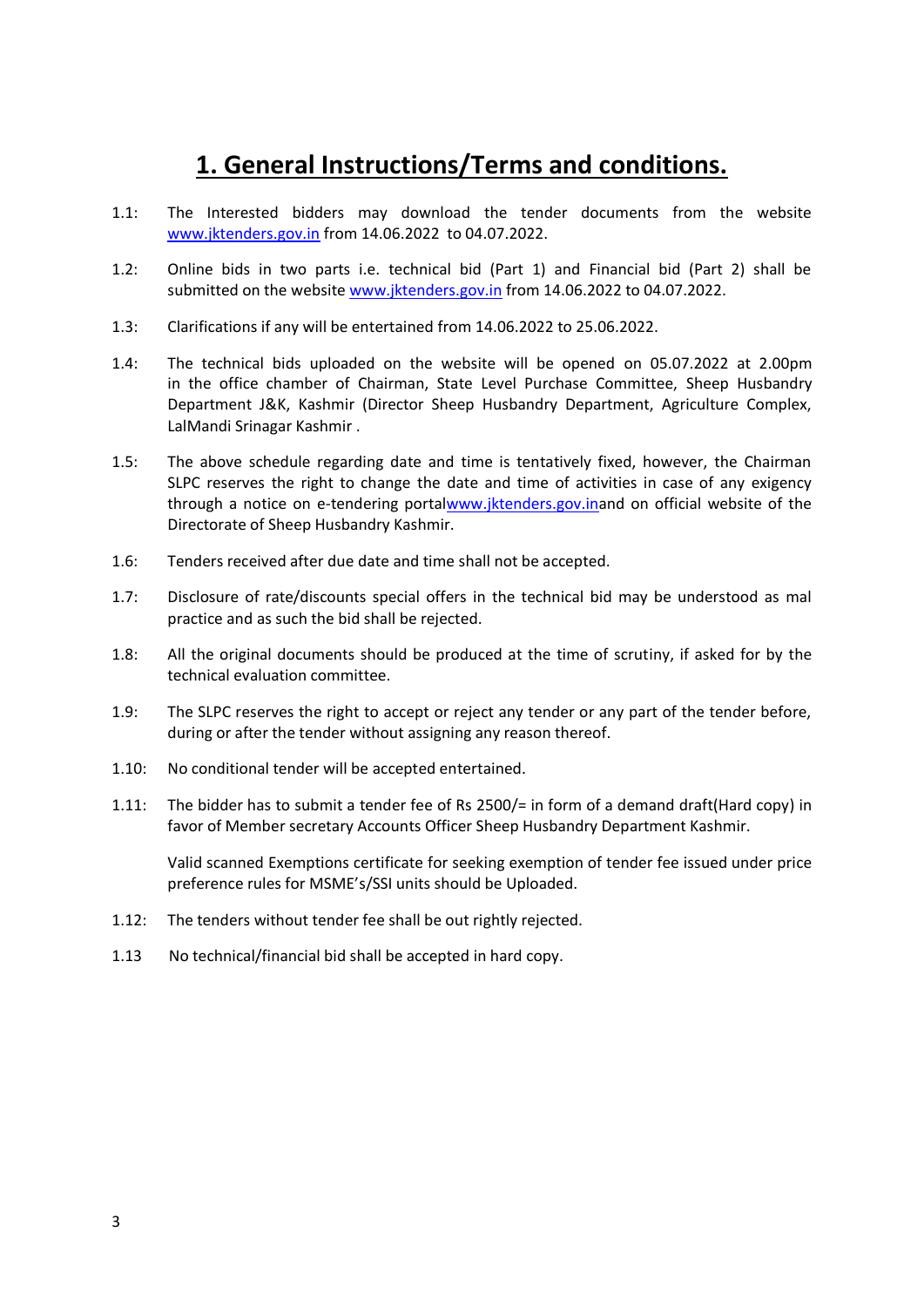# **2. Eligibility**

- 2.1: The minimum average annual turnover of bidder for the financial year 2018-19,2019- 20,2020-21 should be 60 lakhs. The certificate to the effect issued by practicing Chartered Accountant should be uploaded (Annexure 3) along with the copy of balance sheet duly attested by chartered accountant for the financial year 2018-19,2019-20,2020-21.The turnover should be in terms of cattle feed exclusively.
- 2.2:- Apart from the above necessary eligible criteria other documents required from the bidder as envisaged in the other conditions of the tender documents are mandatory for being eligible in the present proposal of the tender.

### **3. Micro and Small Enterprises and SSI Units**

- 3.1: No turnover criteria will be applicable for MSE's/SSI units.
- 3.2: Participating Micro and Small Enterprises quoting price within price band of L1+15 % shall also be allowed to supply a portion of requirement by bringing down their price to L1 price in a situation where L1 price is from someone other than a micro small and medium enterprise. In case of more than one such Micro and Small Enterprises the supply shall be shared proportionately. This relaxation is in view of the JandK procurement policy for MSE's and SSI Units and Finance department circular no. A/106 (03)-II-244 dt. 11-01-2020.This is also with the objective of achieving minimum of 20% of annual purchases by Micro and Small Enterprises. However this procurement goal of minimum of 20% of annual purchases of the product from Micro and Small Enterprises shall not be mandatory for the department of Sheep Husbandry.

# **3. EMD/Performance Security:-**

- 3.3:- No earnest money is to be deposited/submitted with the bid however bid security declaration duly self attested as per finance department Jand K Civil secretariat Jammu Srinagar Circular No. A/Misc/2018-III-895/J Dated: 02-12-2020 (Annexure – 1) should be kept in the bid documents.
- 3.4:- The successful bidder shall have to deposit refundable performance security equal to 3% of the value of the supply in favor of AO Kmr/AO Jammu as the case may be at the time of receipt of the supply order. In case of failure to make the said deposit the contract shall be cancelled. The security deposit shall be liable to be forfeited by order generating authority for non completion / partial completion/if a portion or whole of it is rotten/spoiled & not fit for consumption, it shall not be accepted & shall have to be replaced within stipulated time frame from the receipt of order. Partial deposit or previous deposit of the security money for any supply order will not be entertained and new security deposit should be submitted for each supply order. The performances security will also be forfeited in the event of breach of contract or unsatisfactory supply. Security money deposited will be refunded after satisfactory completion of the supply order.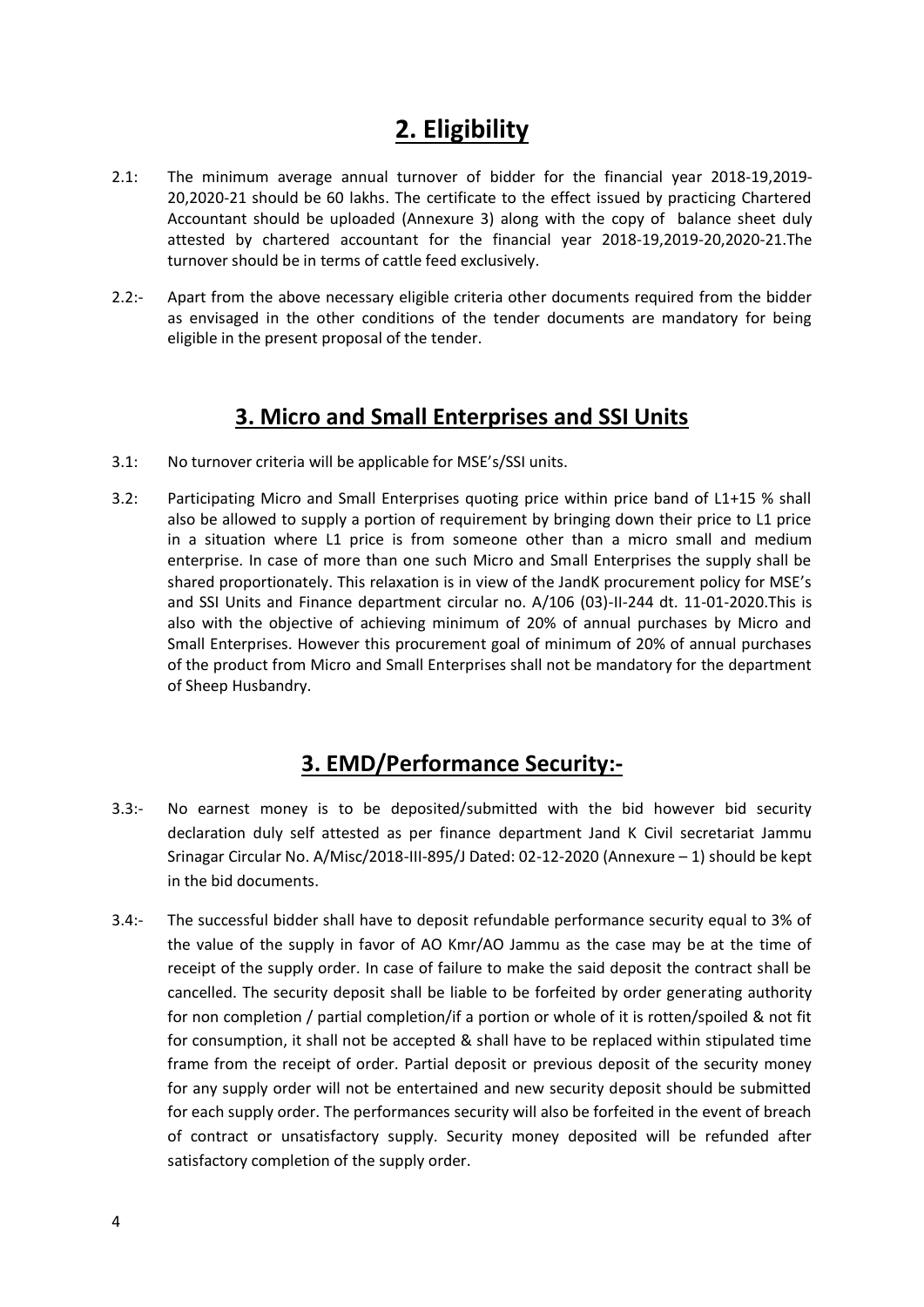# **4.Technical Bid.**

#### **Technical Specifications Of Cattle Feed:-**

| S.no | <b>Item</b>                   | <b>Specifications</b>                                             |
|------|-------------------------------|-------------------------------------------------------------------|
| 1.   | <b>Cattle Feed (pelleted)</b> | Compounded Cattle Feed (Pelleted) Type-II ISI Mark ISI 2052-1979. |
|      | <b>Urea Free</b>              |                                                                   |
|      |                               | Moisture; - 11% (Max).                                            |
|      |                               | Crude Protein-20%(Min).                                           |
|      |                               | Crude Fibre-12%(Max).                                             |
|      |                               | Acid Insoluble Ash-3%(Max).                                       |
|      |                               | Crude Fat-3%(Min).                                                |
|      |                               | The percentage of minerals and vitamins in cattle feed.           |
|      |                               | Calcium-0.8%(Min)                                                 |
|      |                               | Phosphorus-0.25%(Min)                                             |
|      |                               | Common salt-1%(Max)                                               |
|      |                               | Vitamin A-7000 IU/ kg                                             |
|      |                               | Packed in new superior Plastic bags.                              |
|      |                               |                                                                   |
|      |                               |                                                                   |
|      |                               |                                                                   |
|      |                               |                                                                   |
|      |                               |                                                                   |
|      |                               |                                                                   |

#### **Technical Specification**

- (a) Free from any mould growth.
- (b) It should not be evil smelling and musty.
- (c) Should be highly palatable to sheep/goat.
- (d) Free flowing and non sticky texture.
- 4.1:- Copy of ISI/BIS/FSSAI and Manufacturing license (with complete manufacturing address) certificate should be uploaded with the technical bid. Exemptions if any be also uploaded.
- 4.2:- PAN Card issued by the competent authority should be scanned and uploaded along with income tax return for assessment year 2020-21.
- 4.3:- Each bidder will have to upload original GST registration & latest return file copy.
- 4.4:- SSI units have to upload permanent registration certificate issued by concerned DIC.
- 4.5:- The bidder must display on the label of the pack, the quantities of each ingredient, as well as comply with good labelling practices.
- 4.6:- There should be no vigilance or CBI case pending against the supplier for which the supplier shall upload a self attested declaration.

### **SAMPLE:-**

4.6 Each bidder shall have to submit the samples for the product that they are quoting for by 04..07.2022 (2.00PM).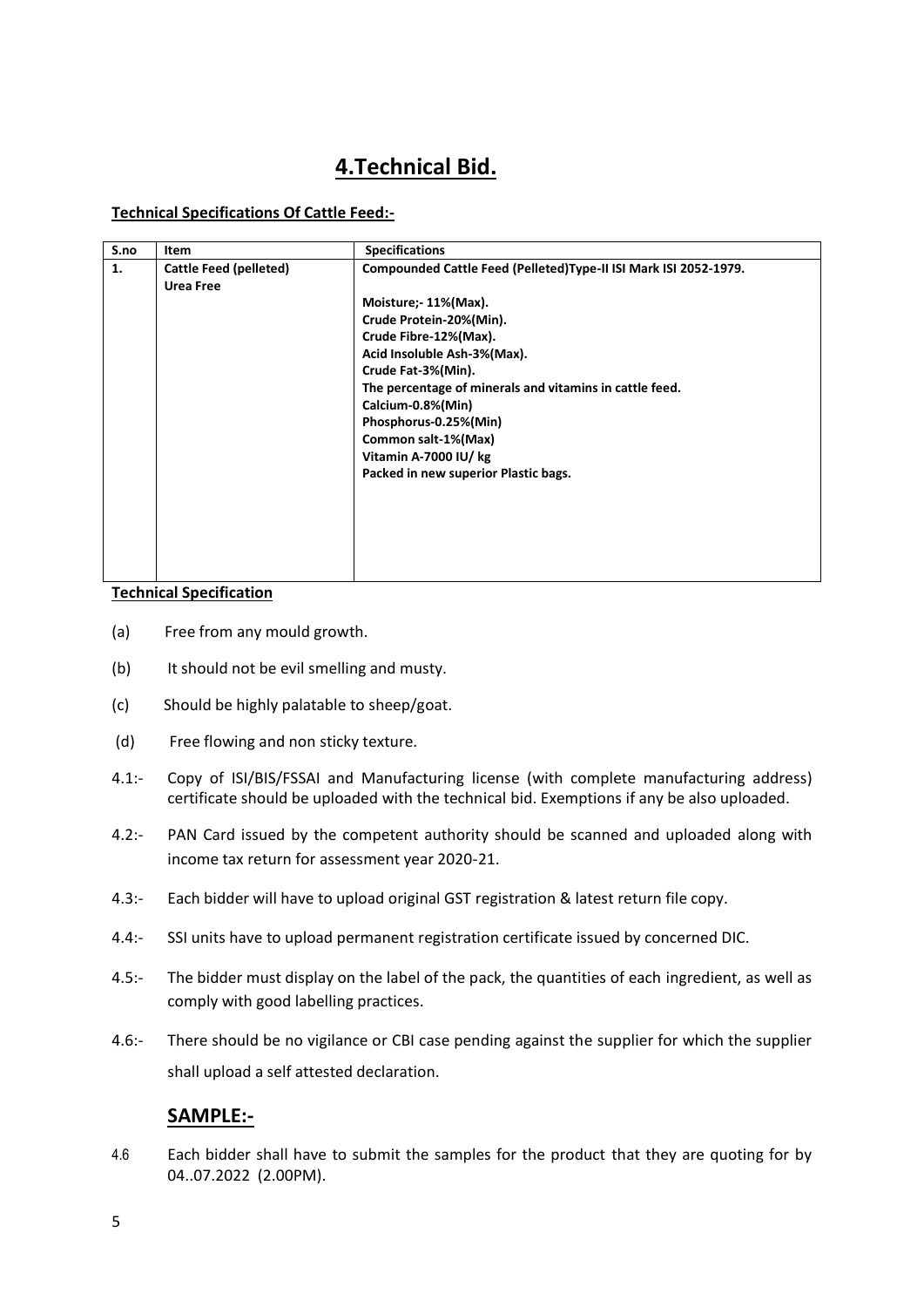**(A) On each sample:-** The samples should bear the following information

- a) Formula and composition of cattle fee Type II(urea free).
- b) Batch Number/Lot Number
- c) Date of Manufacture
- d) Date of Expiry
- e) Manufacturing License Number and FSSAI/BIS/ISI number.
- f) Name of the Manufacturer with complete address.

4.7:- Non-deposition of sample will lead to rejection of tender. No loose samples shall be accepted.

### **4.Financial Bid.**

4.5:-Financial Bid shall only be made online on the website [www.jktenders.gov.in.](http://www.jktenders.gov.in/)

The financial bid shall only be valid if the tenderer qualifies the conditions of technical bid.

# **5. RATE:-**

- 5.1:- The rates offered in the tender shall under no circumstances exceed the lowest price at which the supplier has supplied items of identical description to any other Govt. / organization or person anywhere in the open market in the UT. If incident of quoting higher rate to this department comes to the notice at any point of time during the course of rate contract period undersigned reserves the right to initiate an appropriate action against such firms including Blacklisting, Recovery of excess amount paid as well as forfeiture of performance security.
- 5.2:- Rates shall be inclusive of all charges like unloading, weighing, storing, carriage(F.O.R) for all decentralized units of department of Sheep Husbandry, Kashmir/Jammu as mentioned below.
	- (a) SBF Daksum,Anantnag.
	- (b) SBF Hardshiva,Baramulla.
	- (c) SBF Poshnar,Kupwara.
	- (d) SBF Goabal,kangan.
	- (e) SBF Kewa,Qazigund.
	- (f) SBF Zawoora,Shopian.
	- (g) SBF Kralpathri,Budgam.
	- (h) SBF Khimber,Srinagar.
	- (i) Govt. Goat Farm,Arindardpora,Bandipura.
	- (j) Disease Investigation laboratory,kartholi,Jammu.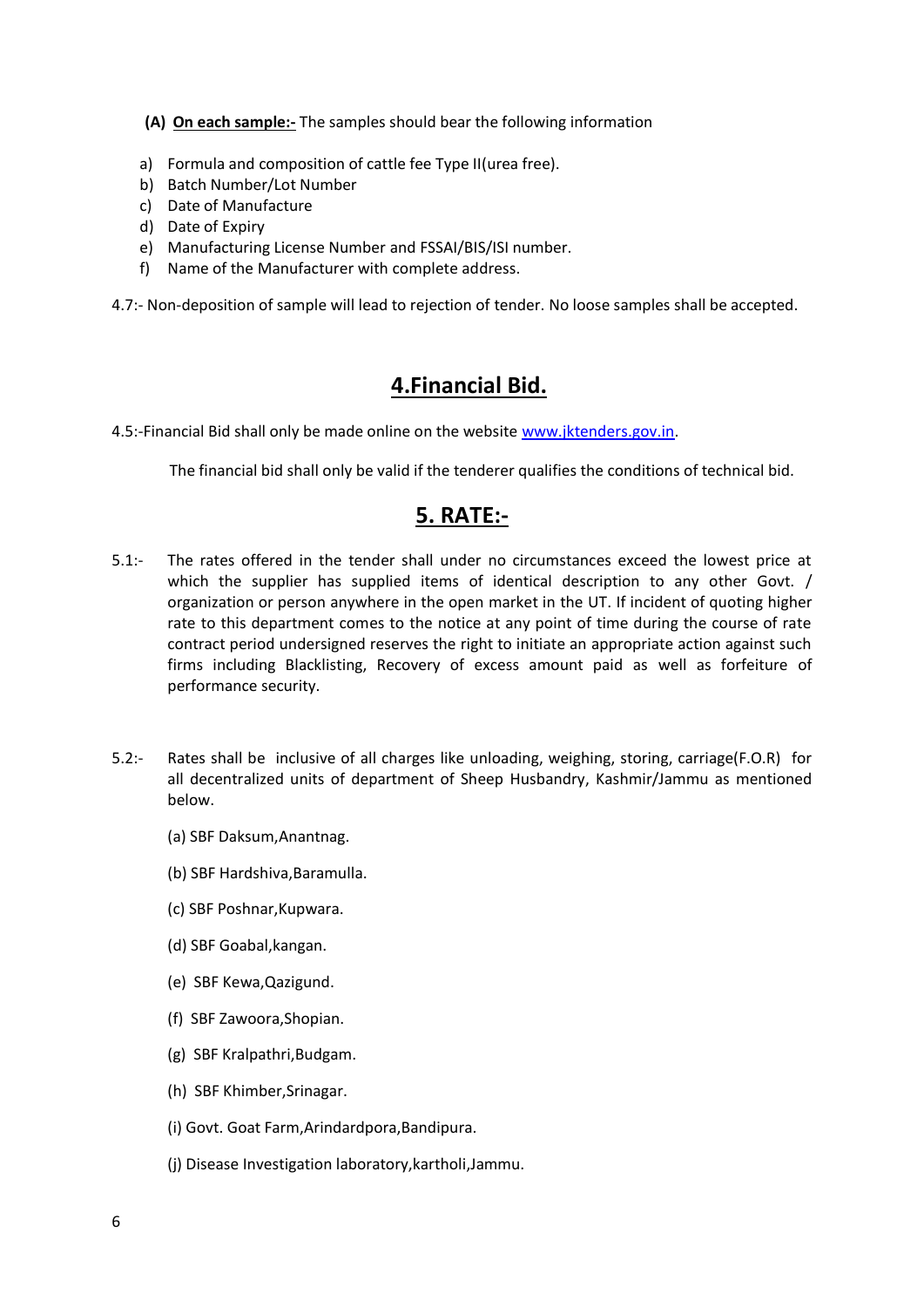The tentative quantity of compound cattle feed(pelleted) required by the department is about 7500 quintals, which is subject to increase or decrease as per requirement of the department.

- 5.3:- GST should be mentioned separately in the whole amount in the dedicated column in the bill of quantity.
- 5.4:- L1 will be determined on the base price only without GST.
- 5.5:- The rate is/are to be quoted in INR or Paisa in net decimal coinage only.
- 5.6:- Enhancement of rate under no circumstance will be accepted whatever the reasons thereof.
- 5.7:- Abnormally low rate of any supply quoted by the bidder in the offer without sufficient reason if detected will not be accepted. The Chairman SLPC reserves the right to reject any or all tenders at any stage without assigning any reason thereof.
- 5.8:- The successful Tenderer will be entirely responsible for watch and ward of cattle feed till it is received by the concerned authority of the department.
- 5.9:- The successful Tenderer shall have to complete the supply within the stipulated period of time as set in the supply order. Failure to execute the supply would be considered the violation of the terms and conditions of NIT and liable to penalty as per tender conditions.
- 5.10:- The offered rates in the bill of quantities for various farms should be quoted for one unit (i.e.one quintal.)

#### **6. PERIOD OF RATE CONTRACT:-**

6.1:- The Rate contract shall remain valid for a period of 1 year from the date of issuance or till the new rate contract is issued whichever is earlier.

### **7. AGREEMENT:-**

- 7.1:- The successful bidder will have to enter into a contractual agreement with the Directorate of Sheep Husbandry Jammu/Kashmir as the case may be within 15 days after award of the contract on the non-judicial stamp paper worth Rs20/= at their own cost. In the event of failure to execute the agreement in the prescribed manner within the stipulated period by the successful bidder shall forgo the right of the bidder to participate in future tenders of the directorate.
- 7.2:- The agreement should be typed only on one side of the stamp paper duly signed by authorized signatory on each page. The continued pages should be typed on the conquest paper.
- 7.3:- The parties to the contract are the firm and the department of Sheep Husbandry J & K duly represented by the Director Jammu/ Kashmir as the case may be.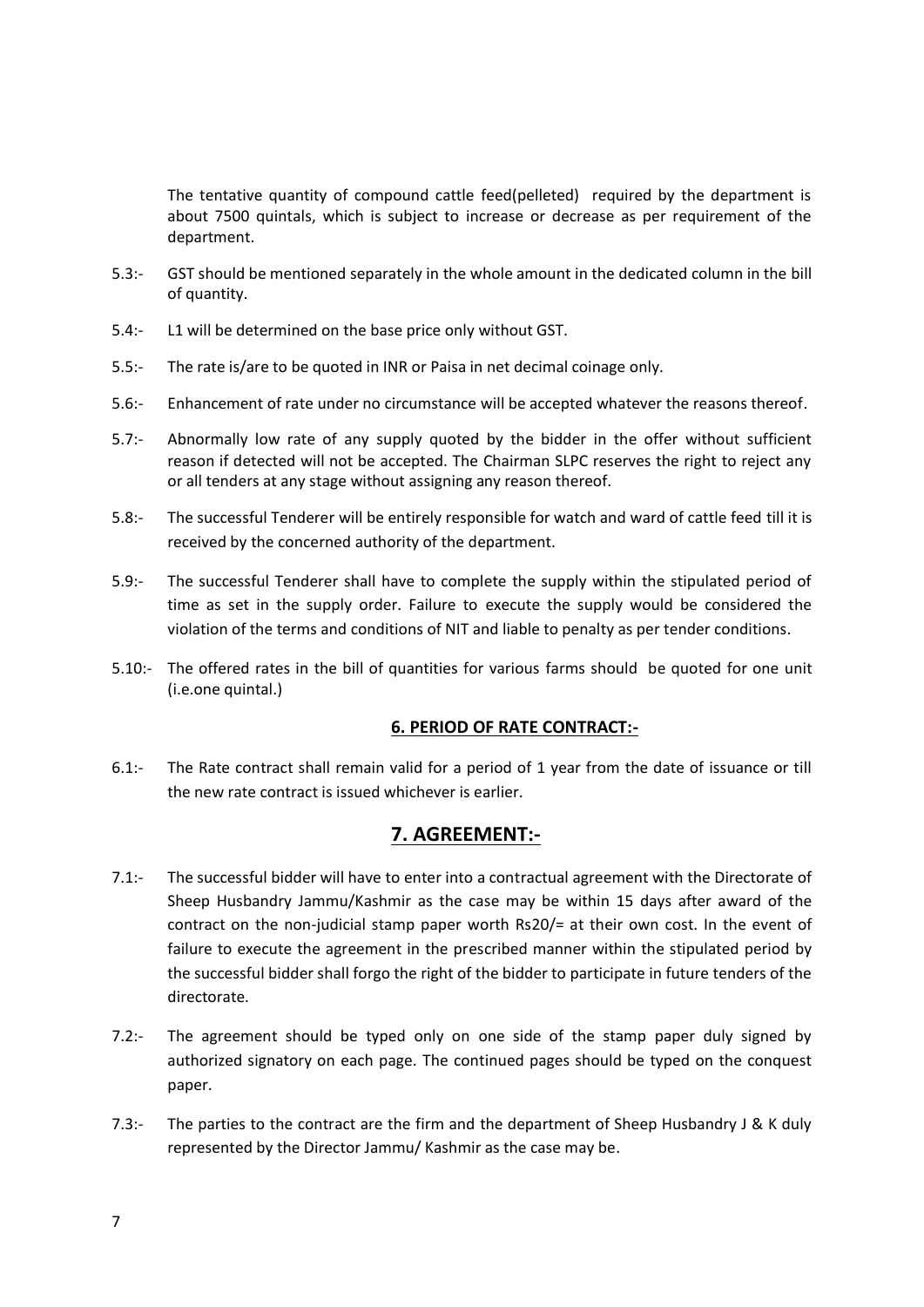7.4:- There shall be no binding on the department to issue supply orders for all and any item of approved supply by SLPC irrespective of approved contract. The authority does not guarantee purchase of all the quantity since procurement depends upon the actual requirement evaluated by the field units/Govt farms, hence the rates should be quoted accordingly.

# **8. PAYMENT:-**

- 8.1:- The tax invoice against all supplies will be sent in triplicate to the intending officer. The payment shall be made after satisfactory completion of the supply order. No advance payment shall be made under any circumstances.
- 8.2:- Payment shall be made after satisfactory completion of supplies however no interest shall be paid to the successful bidder in the event of delay in making payment due to whatsoever reasons. In no circumstances supply schedule should be affected or linked with the payment of outstanding bills. The payment of bills will be withheld in case of violations.
- 8.3:- All due payments shall be made after deductions of applicable TDS.
- 8.4:- It shall be obligatory upon every successful bidder to certify on each and every bill that quoted rates are reasonable and are same as are being charged to other government or any other semi government institutes.

### **9. PENAL ACTION:-**

- 9.1:- If the bidder refuses to enter into written agreement for any or all supply within the time specified when requested to do so by the department or refuse to deposit the security money, such contracts offer will not be taken into consideration and bidder shall be liable to be blacklisted for next 3 years from the date of reporting.
- 9.2:- The deposited security money furnished by contractor is liable to be forfeited in full by order generating authority and order amount will be cancelled without prejudice, in the event of failure/refusal to undertake the supply as per the schedule, on the recommendations of the order generating authority. Chairman SLPC will be at liberty to terminate the contract as whole or a part.
- 9.3:- The quoted rate shall not exceed the price at which bidder has executed the supply of same description to any other government directorate, organization, private institution etc, if such instances of higher rates comes to notice, the authority deserves the right to cancel and blacklist the contractor.
- 9.4:- Non-compliance of terms and Conditions laid herein shall constitute the breach of contract and Non compliance shall be enforced very rigidly.
- 9.5:- In case of partial quantity of material delivered within the stipulated time 10% of basic cost of material not supplied will be deducted from the existing bill of the supplier besides forfeiture of security money in full.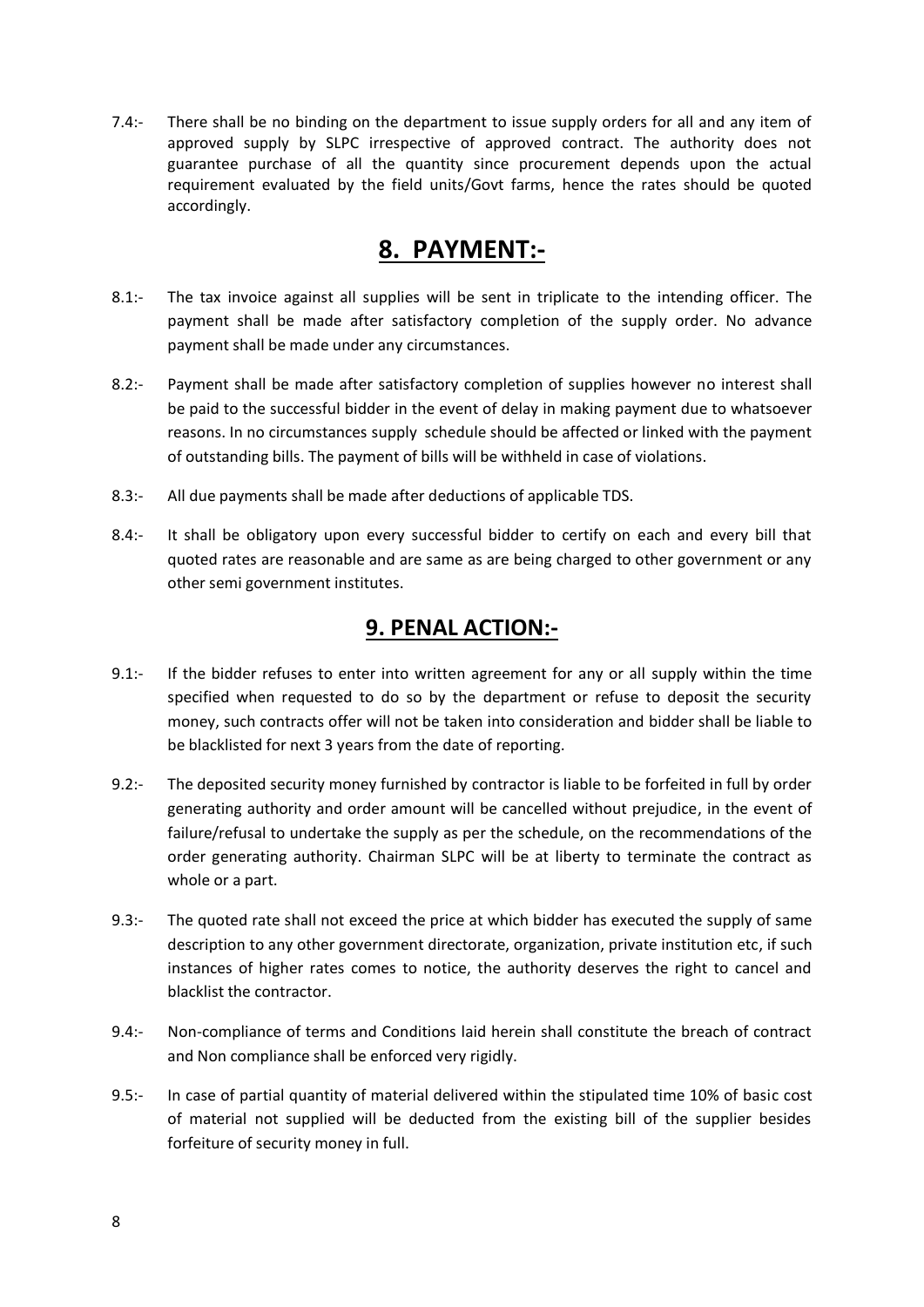- 9.6:- The successful tenderer shall have to provide a certificate to the department at the time of the supplies that the items supplied are free from any infection or toxin. Further the firm shall be responsible for any outbreak which may occur in case it is proved to be due to the cattle feed supplied which has been contaminated/infected by the disease. The department shall be at liberty to impose any penalty besides initiating legal proceedings on account of any losses accrued to the Govt.
- 9.7:- The quality of feed should be as per approved specifications and supply if found below the standards shall be rejected and shall have to be lifted back by the supplier at his own risk and cost.

### **10. MISCELLANEOUS:-**

- 10.1:- The successful Tenderer shall not assign or sublet the contract in part or in full to any other agency. In all such cases the contract shall be cancelled.
- 10.2:- Any condition that is not indicated in the NIT can be incorporated in the supply order/Agreement/contract, if needed.
- 10.3:- GFR 2017, Manual for procurement of goods and services and any other latest guidelines issued by the government pertaining to purchase of stores and services, shall be followed, even if, there is no specific instruction in this tender document.
- 10.4:- All the issues that may come up during the completion of contract shall be decided by SLPC J& K and the decision of the Chairman SLPC Sheep Husbandry Department J&K and the decision shall be final and binding upon the firm.
- 10.5:- Any legal proceedings shall be subject to jurisdiction of courts within Jammu & Kashmir only.
- 10.6:- When a tendering firm submits there tender in response to this notification they will be deemed to have understood fully, contents, requirement, terms and conditions of tender. No extra payment will be made on the pretext that tendering firm did not have any clear ideas of a particular point. Any offer made in the response of this tender when accepted by tendering authority will constitute a contract between the parties.
- 10.7:- All notices intended to be served to the bidder will be deemed to have been duly served, if sent by the registered post to address mentioned in the tender or any other address permissible by law. All the instructions given in the tender notice, forms are binding upon the bidder. In the event of delay/non-availability, garbled printout, inaccessible website for downloading tender documents, the tender signing authority shall not be held responsible. Every document uploaded should be clearly visible otherwise it will not be considered.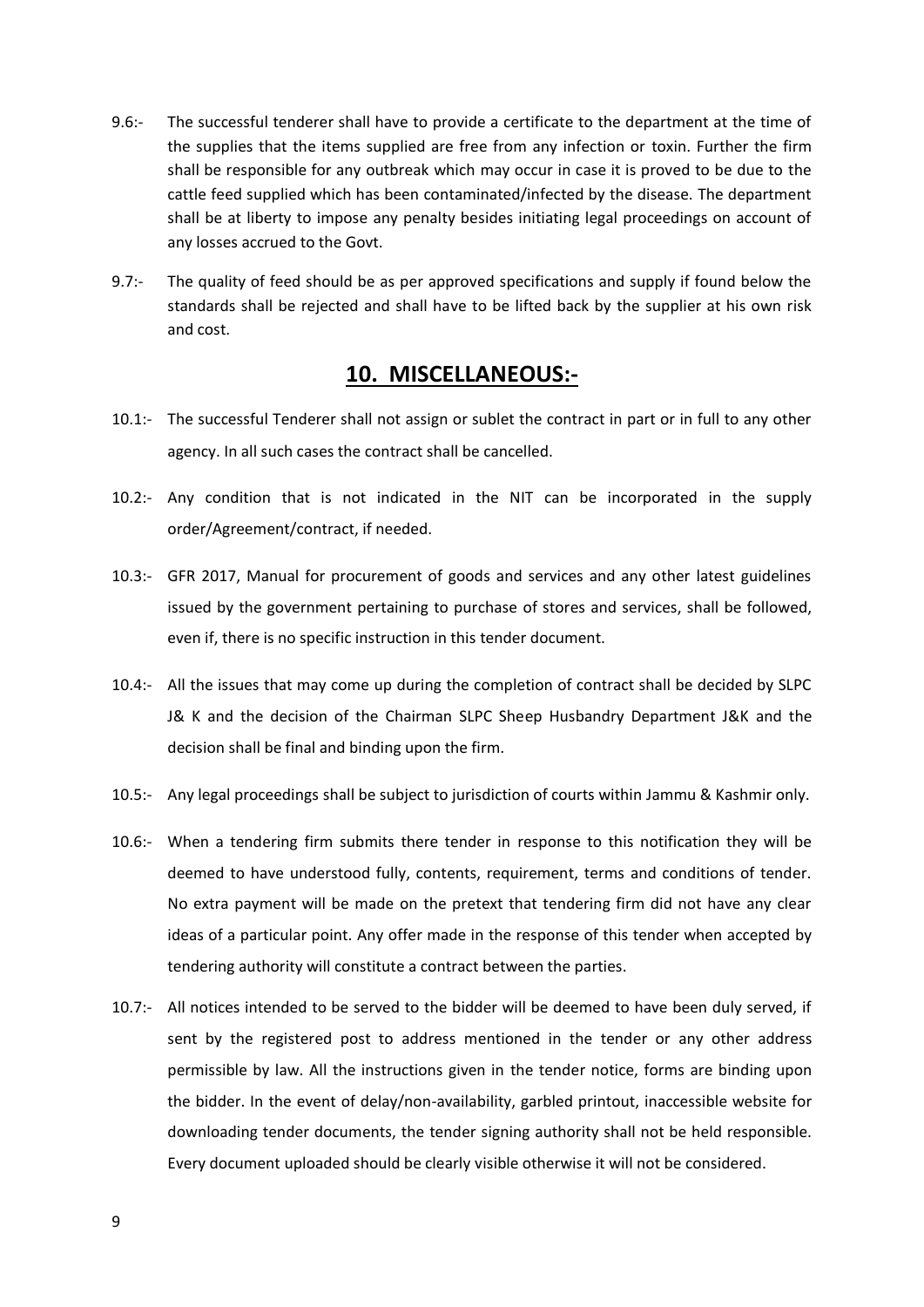- 10.8 The supplies meant for sheep husbandry department should be marked "Supply for sheep Husbandry J&K, Not for sale."
- 10.9 **There should be no vigilance or CBI case pending against the supplier for which the supplier shall upload a self attested declaration.**
- 10.10:- The tendering authority reserves the right to test the cattle feed under subject in any govt./govt. approved /NABL accredited laboratory having such facilities and the test report will be binding for taking positive action/cancellation of whole supply order. The tendering authority reserves the right not to disclose the identity of test house. In the event of non standard and defective supply the batch will be destroyed and if the payment of such batch has already been made, the cost shall be recovered from the firm besides forfeiture of the security deposit. Such firms shall be debarred from supplying the cattle feed etc and also blacklisted.The charges for testing shall be borne by the supplier.
- 10.11:- Any loss/ damage/shortage observed on receipt of supplies, reported by the concerned official,shall be the responsibility of supplier, who shall be required to replenish the loss possibly within 15 days from the date of intimation sent by the intending officer. No extra cost shall be admissible for the same. Failure to replenish the above losses shall be liable for deduction from the corresponding amounts of bills which shall be final and binding
- 10.12:- Force majeure clause shall not be acceptable.

Sd/-

**Chairman State Level Purchase Committee Sheep Husbandry Department, J&K kashmir (Director, Sheep Husbandry Deptt,kashmir)**

No:- DSHK/ACCTTS/22-23/ 2927-39 Date:- 13.06 .2022

Copy to the:

- 1. Financial Commisioner(Addl.Chief Secretary)Agriculture Production Department, Jammu and Kashmir for information.
- 2. Director Sheep Husbandry Department ,Jammu.
- 3. Director, Industries and Commerce Department Jammu
- 4. Joint Director (Extension) Sheep Husbandry Department Jammu.
- 5. Joint Director (Extension) Sheep Husbandry Department Kashmir.
- 6. Joint Director Farms, Sheep Husbandry Department, Kashmir.
- 7. District Sheep Husbandry Officer (Sr. Most)
- 8. Accounts Officer, Directorate of Sheep Husbandry Deptt:Kashmir/Jammu.
- 9. I/C Publicity Officer Sheep Husbandry Deptt: Srinagar for uploading NIT on the Dep't. website.
- 10. Joint Director Information Department Kashmir with request to give wide publicity to the NIT in at least two Local/national print & electronic media.

Sd/

**Chairman State Level Purchase Committee Sheep Husbandry Department, J&K, Director, Sheep Husbandry Deptt,kashmir)**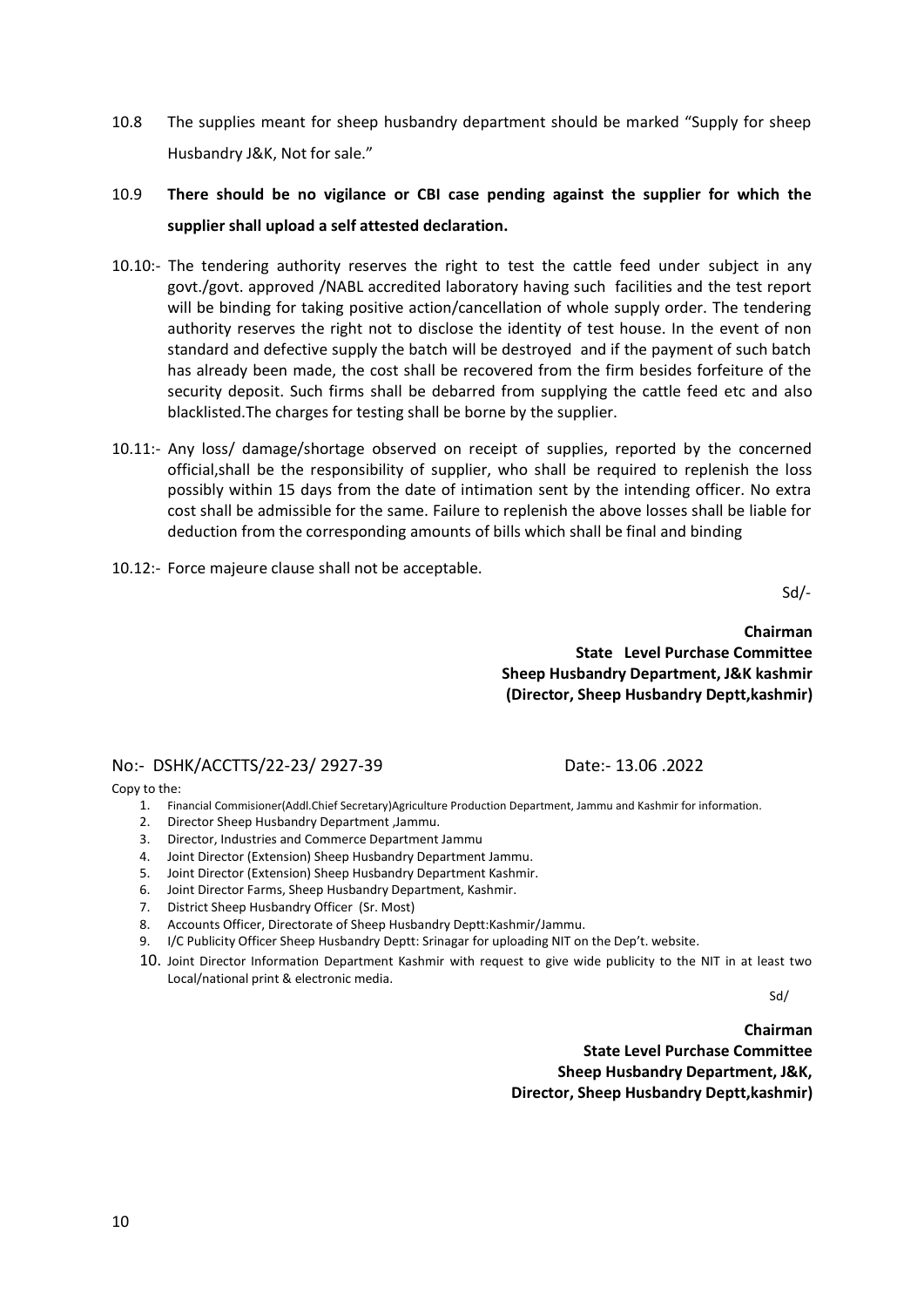## **ANNEXURE – 1**

### **BID DECLARATION**

**To** 

**The Chairman State level purchase committee Department of Sheep Husbandry department Kashmir Lal-Mandi Srinagar.**

**Sir,**

I understand that according to Finance department Civil Secretariat J&K Jammu Srinagar letter No. A/Misc(2018/3/985/J) Dated: 22/12/2020, bids must be supported by a bid security declaration. I declare that I may be disqualified from bidding if Iam in breach of any obligation under the bid conditions that I:-

- 1. Have withdrawn/modified/amended/impaired or derogated for the tender during the bid validity specified in form of bid.
- 2. Fail or refuse to execute the contract.
- 3. Fail or refuse to furnish the performance security.

I solemnly declare that in case I withdraws/amends his /her tender or impairs or derogates from the tender in any respect within the validity of the tender I shall pay a penalty as decided by the SLPC towards the department.

#### **Witness 1**

**Witness 2**

**Seal and Signature of the Bidder**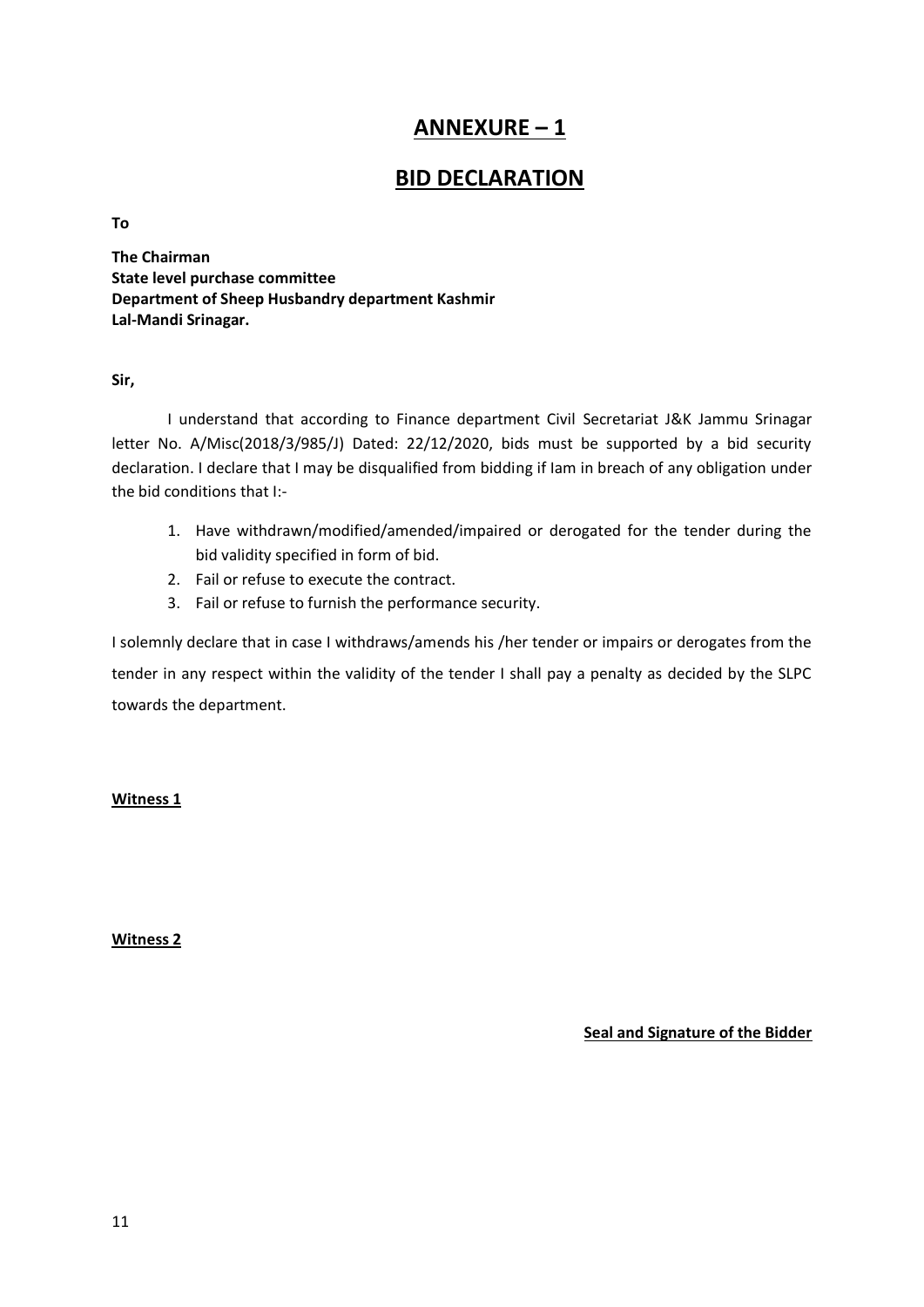# **ANNEXURE-2 Application format**

**e-Tender Reference No:- Date:-**

**To Chairman** 

**State Level Purchase Committee Department of Sheep Husbandry Government of Jandk**

:- \_\_\_\_\_\_\_\_\_\_\_\_\_\_\_\_\_\_\_\_\_

#### **Subject:- E-procurement for Supply of Compounded Cattle feed(pelleted) Department of Sheep Husbandry Kashmir**

**Sir,**

With reference to your online NIT:- The same of the state of the Dated

- 1. I the supplier is hereby furnishing the rates for the supply tendered for as per your
	- specifications,termsand conditions to department of Sheep husbandry (Decentralized units of the Directorate of Sheep Husbandry Kashmir and Directorate of sheep Husbandry ,Jammu.
	- 2. I hereby agree to abide by andfulfill all the termsand conditions laid down in online tender notice/ tender (tender terms and conditions, Annexure). The default thereof and pay the penalties/sums or money that may be imposed by the Chairman State level Purchase committee.
	- 3. I declare that I have never failed to execute the agreement with department of the sheep husbandry at any instance in the past.
	- 4. I declare that have never been debarred blacklisted by any government concern/government institutions in the country as a whole, for any item/ items (quoted in this tender).
	- 5. Ioffering rates for the supply and BOQ and assure execution as per the requirement to the department of Sheep Husbandry Jammu and Kashmir.
	- 8. I propose that theorderandthe bill should be in the name of \_\_\_\_\_\_\_\_\_\_\_\_\_\_\_\_\_\_\_ Mobile No. \_\_\_\_\_\_\_\_\_\_\_\_\_\_\_\_\_\_\_\_
	- 9. I also agree that the decision of the Chairman SLPC department of Sheep Husbandry in all matters in respect of this online tender will be final and binding on me.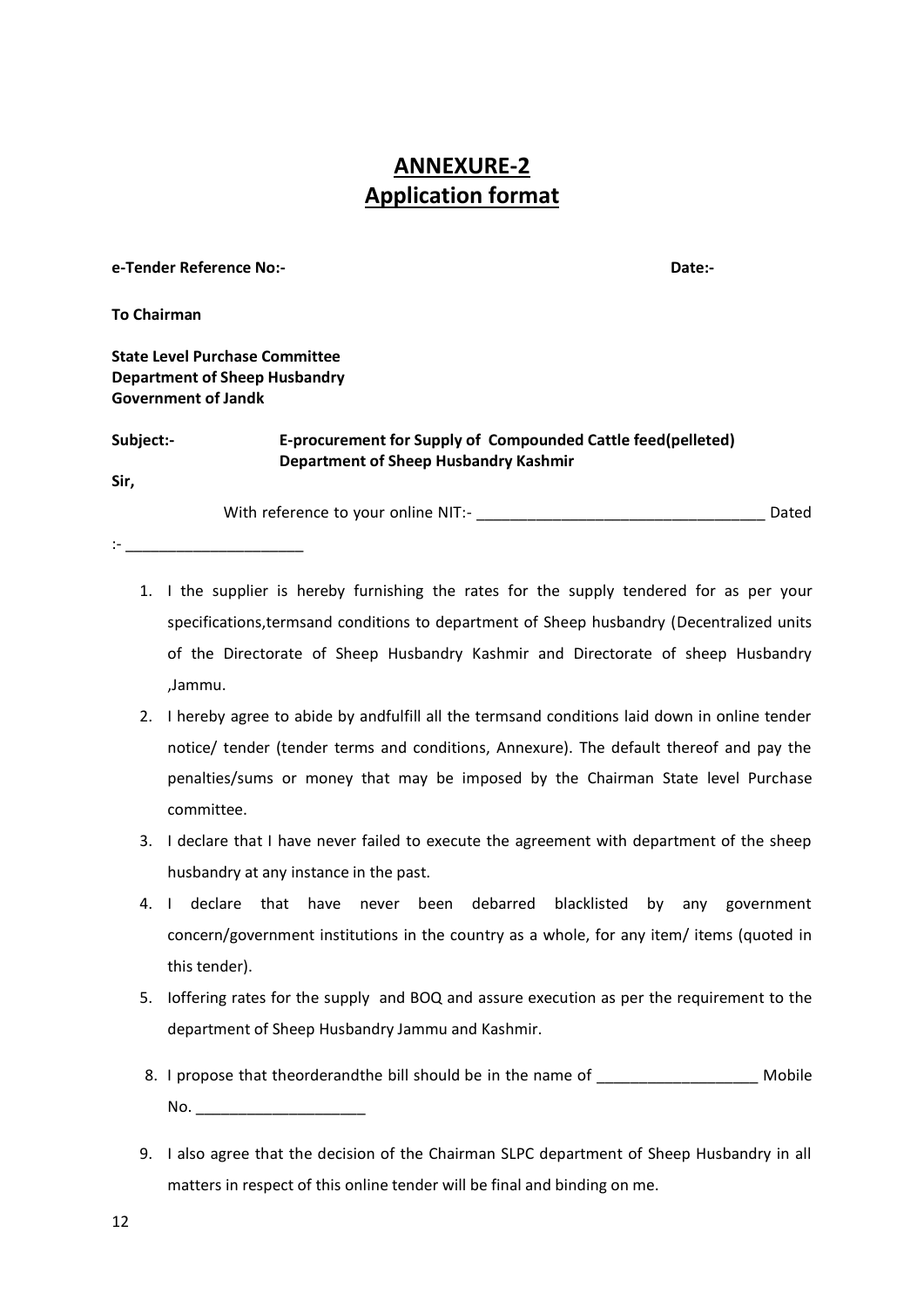- 10. I also agree to execute on being called upon to enter into a formal agreement embodying the termsandconditions containing herein.
- 11. I Affirm the information provided in the tender is true and correct.

### **Yours Faithfully**

**Signature & Date Name of the Bidder and Date**